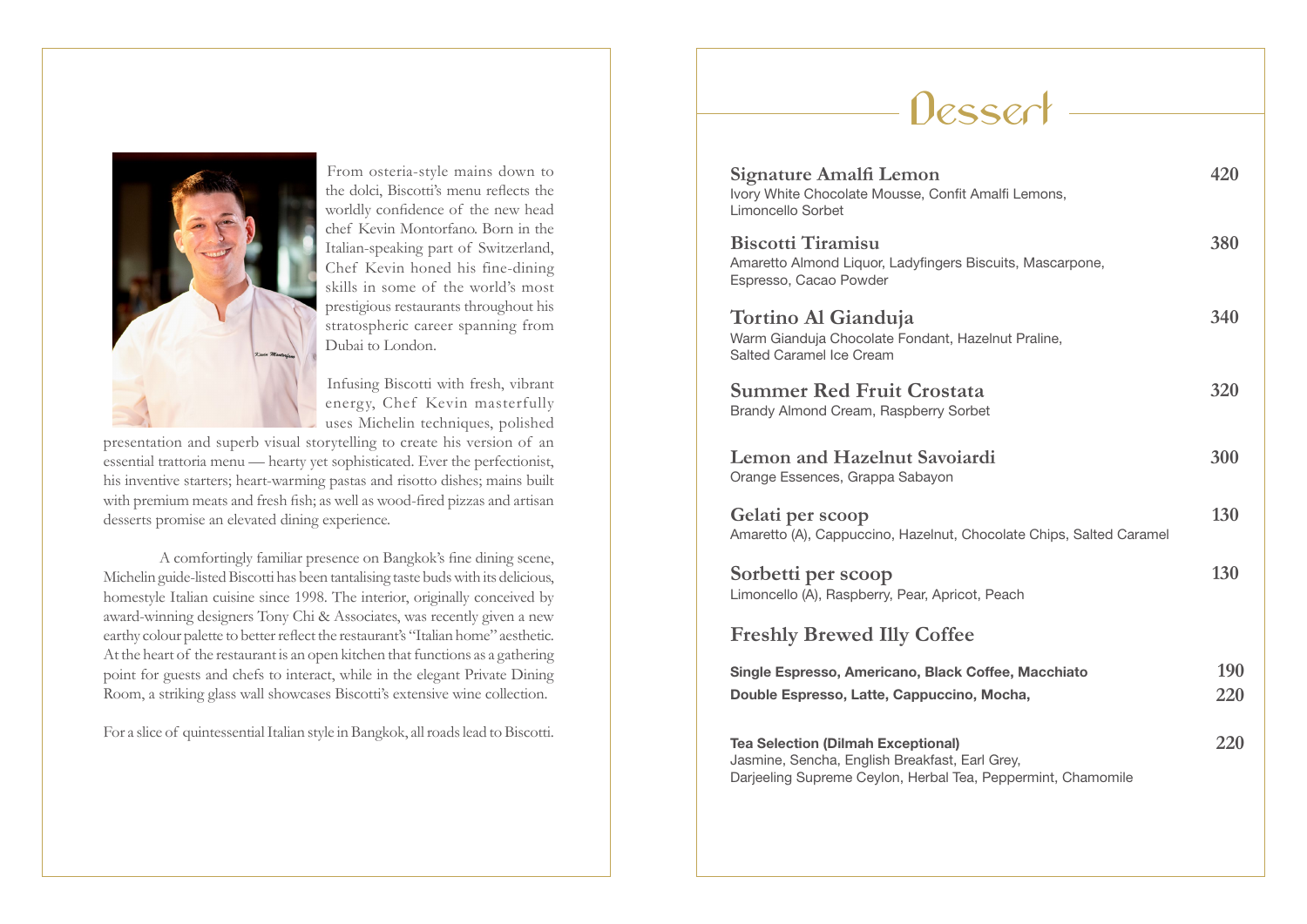# biscolli

BANGKOK



BANGKOK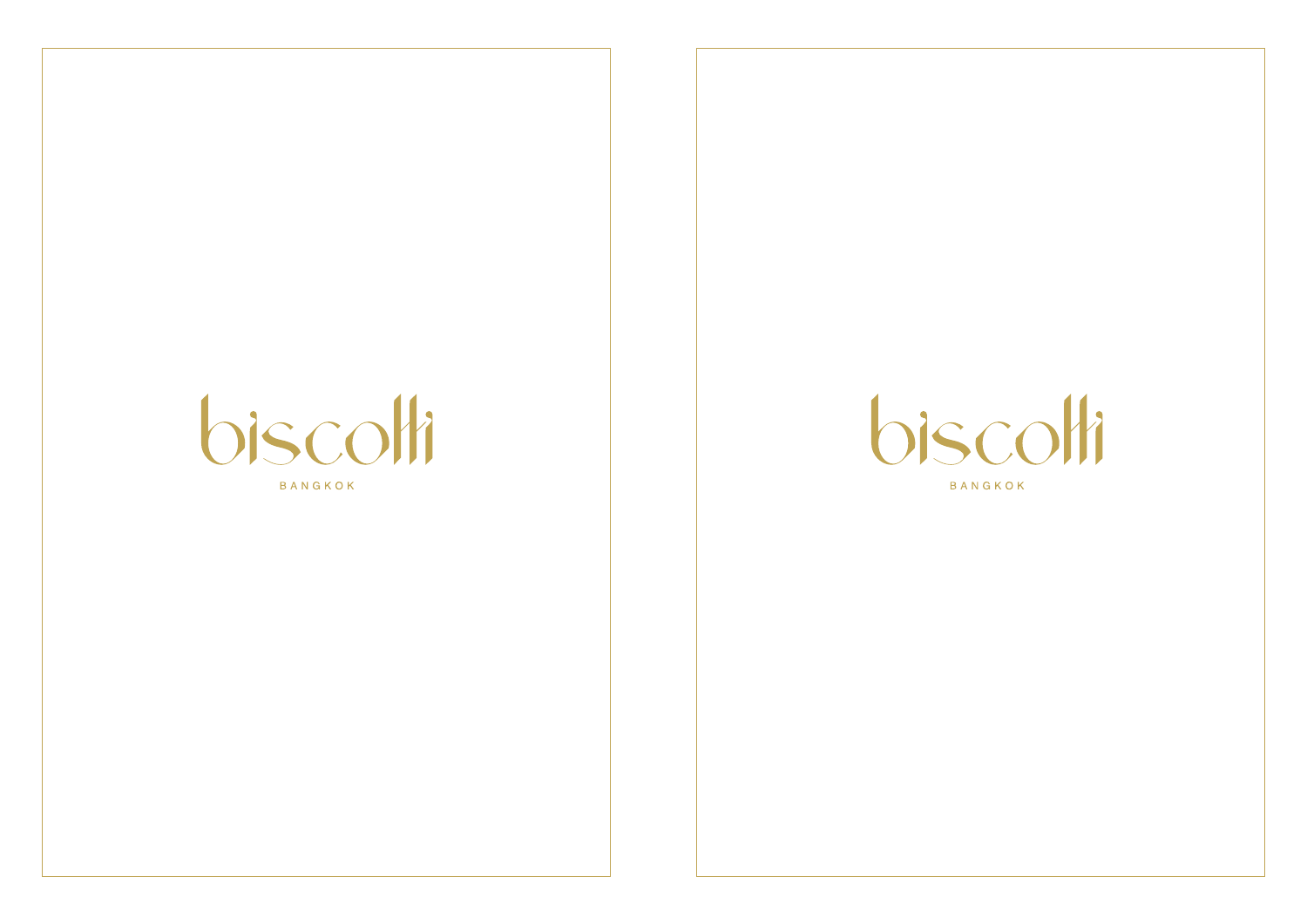| <b>Roasted Atlantic Halibut</b><br>Baby Romaine Lettuce in Butter Emulsion, Lemon Mayonnaise, Blue Mussels, Anchovy Crumble | 1300 |
|-----------------------------------------------------------------------------------------------------------------------------|------|
| <b>Pan Seared Chilean Seabass</b><br>Green Pea Purée, Baby Broccoli, Glazed Mushrooms, Champignon Sauce                     | 1500 |
| Mediterranean Sea Bream<br>Chanterelle Mushroom, Seared Polenta, Mushroom Chips, Wild Rocket Sauce, Sugar Peas              | 1400 |

| 12hrs Slow-Cooked A5 Wagyu Beef Cheeks<br>"Acquerello" Saffron Risotto, Gremolata, Barolo Sauce                                                                                          | 1250 |
|------------------------------------------------------------------------------------------------------------------------------------------------------------------------------------------|------|
| Wagyu A5 Beef Tenderloin "Biscotti Rossini Style"<br>Pan Seared Foie Gras, Balsamic Reduction, Shallots and Port Wine Foam, Spinach Cream,<br>Red Wine and Truffle Sauce, Summer Truffle | 2890 |
| <b>Australian Lamb Crusted Loin and Charcoaled Chop</b><br>Summer Baby Vegetables, Parsley and Mustard Crust, "Panelle Siciliane", Mint Flavored Lamb Jus                                | 2200 |

biscolli

 $\mathbf{A}$ **Capesante Scottate** Hokkaido Sea Scallops Green Pea Purée, Parma Prosciutto Chips, Toasted Almonds, Roasted Fish Jus and Bacon Oil  *Soave Classico, Bolla, Soave DOC, Veneto, 2017*

#### **I Secondi di Pesce - Seafood**

### **I Secondi di Carne – Meat**

 $\mathbf{a}$  **Tortelli di Pesce** Seafood Tortelli Stuffed with Tiger Prawns, Scallops and Basil, Shellfish and Cognac Sauce  *Chardonnay, "Fosche," Vite Colte, Langhe DOC, Piedmont, 2017*

 $\mathbf{a}$ 

# **6-COURSE DEGUSTATION MENU**

**Created by Chef Kevin Montorfano**

**2,990** *Food only*

**4,580** *Food and Wine Pairin*

**Salmone Marinato Agli Agrumi** Citrus Fruits Cured Norwegian Salmon, Lemon Gel, Garlic Purée, Pomelo, Chamomile Powder *Ferrari, "Maximum", Blanc de Blancs, Brut, Trento DOC, N.V..*

**Vellutata ai Porcini e Foie Gras** Ceps "Vellutata", Foie Gras Royale, Chanterelles Mushroom, Ceps Crumble

#### **Australian Lamb Crusted Loin and Charcoaled Chop**

 Summer Baby Vegetables, Parsley and Mustard Crust, "Panelle Siciliane", Mint Flavored Lamb Jus  *Cabernet Sauvignon, "N°2", Brancaia, Maremma Toscana DOC, Tuscany, 2019* or

**Roasted Atlantic Halibut**

 Baby Romaine Lettuce in Butter Emulsion, Lemon Mayonnaise, Blue Mussels, Anchovy Crumble  *"Pèppoli", Marchesi Antinori, Chianti Classico DOCG, Tuscany, 2019*

 $\mathbf{a}$ 

**Signature Amalfi Lemon** Ivory White Chocolate Mousse, Confit Amalfi Lemons, Limoncello Sorbet *Limoncello, Lemon Liqueur*

| Spaghetti allo Scoglio<br>Shellfish Broth, Spanish Mussels, Tiger Prawns, Scallops, Confit Cherry Tomatos, Lemon Zest | 850  |
|-----------------------------------------------------------------------------------------------------------------------|------|
| Linguine alle Vongole<br>Clams, "Bottarga" Red Mullet Roe, Garlic, White Wine                                         | 850  |
| Penne alla Carbonara<br>Pecorino Cheese, Parmesan Reggiano 24 Months, Crispy Guanciale di "Colonnata", Carbonara Foam | 800  |
| Risotto all'astice<br>"Acquerello" Rice, Canadian Lobster, Bisque, Confit Cherry Tomatos, Lemon Zest                  | 1200 |
| <b>Risotto Black Truffle</b><br>Porcini Mushrooms, Grana Padano 16 Months, Shaved Black Truffle                       | 1300 |

### **Paste Trafilate Al Bronzo E Risotti - Bronze Drawn Pasta and Risotti**

The tasting menu requires participation of the whole table We do not recommend sharing Last order for the Degustation Menu is 9.00 pm

Prices are in Thai Baht and subject to 10% service charge and applicable government tax. **Prices are in Thai Baht and subject to 10% service charge and applicable government tax.** 



#### $\mathbf{a}$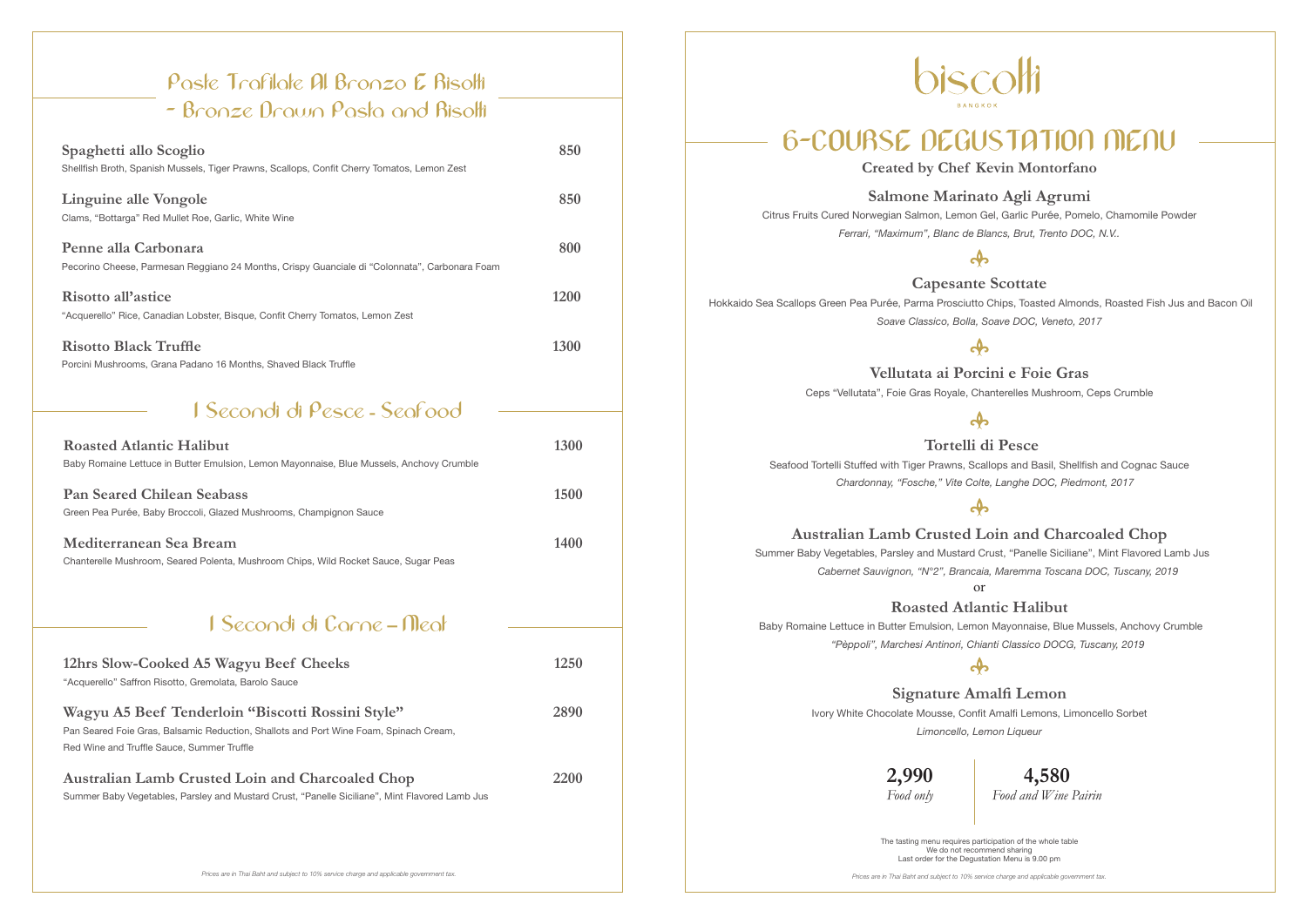| Summer Garden Salad (V)<br>Mix of Greens, Baby Vegetables, Orange Segments, Shaved Fennel, Caramelized Pecans Nuts,<br>Carrots and Ginger Vinaigrette | 590  |
|-------------------------------------------------------------------------------------------------------------------------------------------------------|------|
| <b>Burrata Pugliese (V)</b><br>Heirloom Cherry Tomatos, Basil Pesto, Tomato Water, Asparagus, Balsamico di Modena IGP Reduction                       | 620  |
| <b>Beef Carpaccio</b><br>Summer Truffle, Arugula Salad, Parmesan Tuile, Homemade Truffle Mayonnaise                                                   | 690  |
| <b>Yellowtail Tuna Tartar</b><br>Cold Press Tomato Coulis, Fondue of Burrata, Raspberry Pickled Onion, Olive Sponge                                   | 690  |
| <b>Citrus Fruit Cured Norwegian Salmon</b><br>Lemon Gel, Garlic Purée, Pomelo, Chamomile Powder, Salmon Roe                                           | 650  |
| <b>Hokkaido Sea Scallops</b><br>Green Pea Purée, Parma Prosciutto Chips, Toasted Almonds, Roasted Fish Jus and Bacon Oil                              | 1090 |

 $Zupp$ 

**Seafood & Shellfish Soup** Shellfish Broth, Scallops, Blue Mussels, White Fish, Tiger Prawn

**Ceps Mushrooms and Foie Gras** Ceps "Vellutata", Foie Gras Royale, Chanterelles Mushrooms, C

Topinambour and Black Truffle "Passata" Summer Truffle, Flavors of Smoked Hay, Charcoaled Potatoes,

#### **Sharing**

Focaccia Mascarpone (V) Mascarpone and Mozzarella Cheese, Truffle Oil, Chives

**Focaccia Parma Ham** Mascarpone and Mozzarella Cheese, Parma Ham, Rocket Salad

**Selection of Traditional Italian Cold Cuts** Pistachio Mortadella D.O.P, Spicy Salami "Nduja Artigianale," Sa

**Italian Prime Cheese Selection (V)** Gorgonzola D.O.P, Caciocavallo "Stagionato in Grotta", Taleggio 1

#### Paste Cas - Homemade Pas

**Seafood Tortelli** Tiger Prawns, Scallops and Basil, Shellfish and Cognac Sauce

**Fagottelli** (V) Ricotta Cheese and Spinach, Brown Butter Emulsion, Sage

**Ravioli Ossobuco and Black Truffle** Braised Beef Chunks, Summer Truffle, Beef Jus

**Pappardelle Bolognese 750** Beef Ragout, Tomato Sauce, Parmigiano Reggiano D.O.P 24 M

**Fettuccine ai Funghi Porcini** Ceps Mushrooms "Trifolati", Asparagus, Black Truffle, Parmigiano

| $-$ Soup                                                           |      |  |
|--------------------------------------------------------------------|------|--|
| ns, Baby Squids, Garlic Bruschetta                                 | 850  |  |
|                                                                    | 950  |  |
| Ceps Crumble                                                       |      |  |
| $\mathfrak{c}^{\prime\prime}\left(\mathrm{V}\right)$<br>Sour Cream | 690  |  |
| Dishes                                                             |      |  |
|                                                                    | 690  |  |
|                                                                    | 790  |  |
| d<br>s Board                                                       | 690  |  |
| Salame Nostrano, Prosciutto Di Parma                               |      |  |
| 00 days D.O.P, Parmigiano Reggiano 24 Months                       | 690  |  |
| sareccie                                                           |      |  |
| stas and Rauioli                                                   |      |  |
|                                                                    | 900  |  |
|                                                                    | 700  |  |
|                                                                    | 1100 |  |
| lonths                                                             | 750  |  |
| no Reggiano D.O.P 24 Months                                        | 850  |  |
|                                                                    |      |  |
|                                                                    |      |  |

### **Antipasti e Insalate - Appetizer and Salads**



## **DINNER MENU**

| Insalata di Barbabietole Arrostite e Gorgonzola<br>Roasted Beetroot Salad, Basil Pesto, Gorgonzola DOP, Caramelized Pecans | 550 |
|----------------------------------------------------------------------------------------------------------------------------|-----|
| Paccheri Mare e Monti<br>Paccheri di "Gragnano", Forest Mushrooms, Tiger Prawns, White Wine                                | 720 |
| Costolette di Manzo Brasate al Vino Rosso<br>Braised Short Ribs, Creamy Truffle Polenta, Forest Mushrooms, Red Wine Sauce  | 960 |
| <b>Coffee Financier</b><br>Apricot Jelly, Sesame Tuille and Coffee Ice Cream                                               | 320 |

### **Weekly Specials**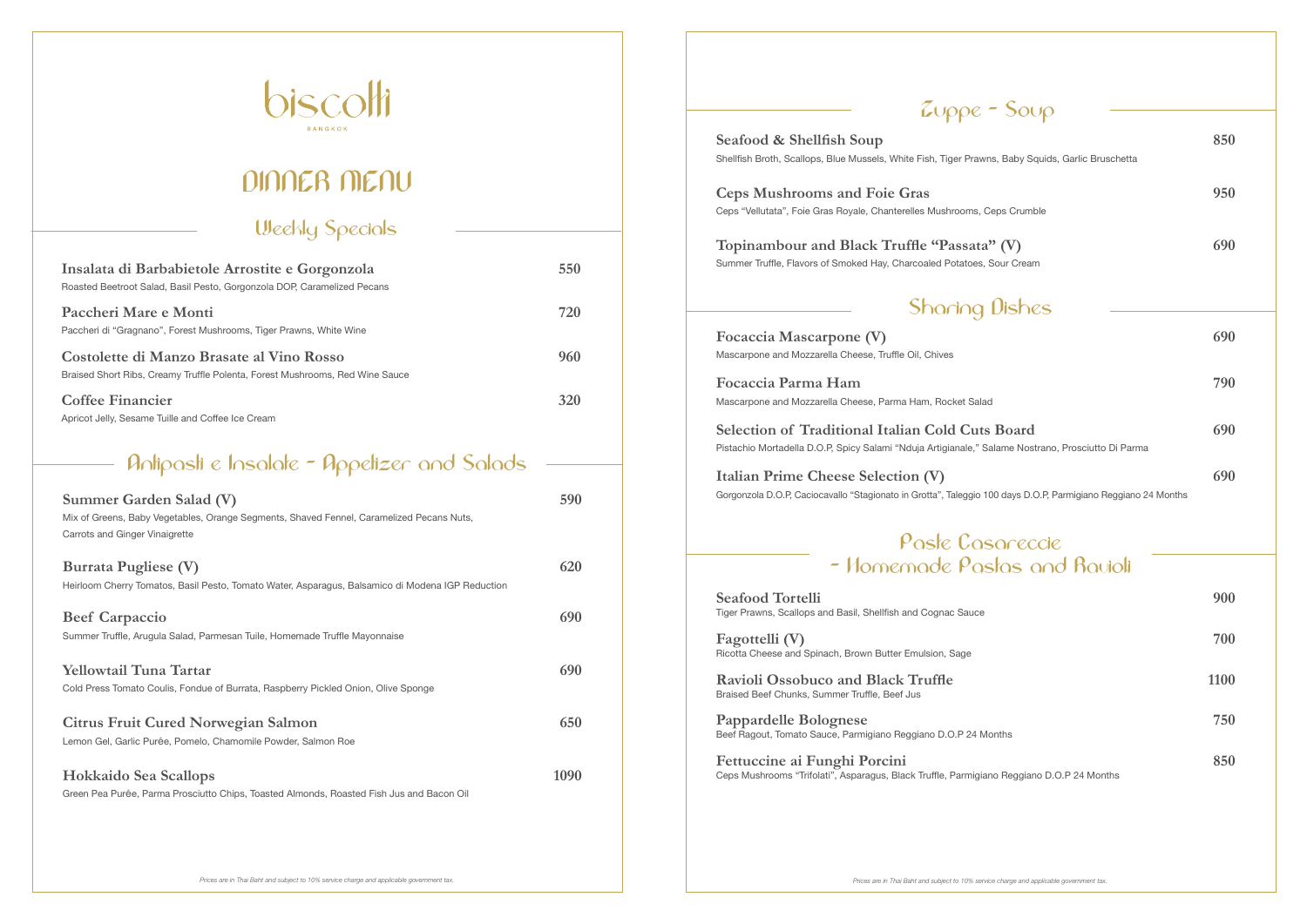From osteria-style mains down to the dolci, Biscotti's menu reflects the worldly confidence of the new head chef Kevin Montorfano. Born in the Italian-speaking part of Switzerland, Chef Kevin honed his fine-dining skills in some of the world's most prestigious restaurants throughout his stratospheric career spanning from Dubai to London.

Infusing Biscotti with fresh, vibrant energy, Chef Kevin masterfully uses Michelin techniques, polished

presentation and superb visual storytelling to create his version of an essential trattoria menu — hearty yet sophisticated. Ever the perfectionist, his inventive starters; heart-warming pastas and risotto dishes; mains built with premium meats and fresh fish; as well as wood-fired pizzas and artisan desserts promise an elevated dining experience.

A comfortingly familiar presence on Bangkok's fine dining scene, Michelin guide-listed Biscotti has been tantalising taste buds with its delicious, homestyle Italian cuisine since 1998. The interior, originally conceived by award-winning designers Tony Chi & Associates, was recently given a new earthy colour palette to better reflect the restaurant's "Italian home" aesthetic. At the heart of the restaurant is an open kitchen that functions as a gathering point for guests and chefs to interact, while in the elegant Private Dining Room, a striking glass wall showcases Biscotti's extensive wine collection.

For a slice of quintessential Italian style in Bangkok, all roads lead to Biscotti.

*Prices are in Thai Baht and subject to 10% service charge and applicable government tax.*



| <b>Risotto Black Truffle (V)</b><br>Porcini Mushrooms, Grana Padano 16 Months, Shaved Black Truffle                | <b>1300</b> |
|--------------------------------------------------------------------------------------------------------------------|-------------|
| Spaghetti allo Scoglio<br>Shellfish Broth, Blue Mussels, Tiger Prawns, Scallops, Confit Cherry Tomatos, Lemon Zest | 850         |
| Penne alla Carbonara<br>Parmesan Reggiano 24 Months, Crispy Guanciale di "Colonnata", Carbonara Foam               | 800         |

### **Paste Trafilate al Bronzo e Risotti - Bronze drawn pasta and Risotti**

| Poste Cosorecce - Homemode Postos                                                |      |
|----------------------------------------------------------------------------------|------|
| Homemade Lasagna<br>Beef Ragout, Tomato Sauce, Bechamel, Parmesan Cheese         | 650  |
| Fettuccine (V)<br>Wild Mushrooms, Asparagus, Shaved Summer Truffle, Parmesan     | 890  |
| Spaghetti all'Astice<br>Lobster Tail, Bisque, Confit Cherry Tomatoes, Lemon Zest | 1170 |
| Fagottelli (V)<br>Ricotta Cheese and Spinach, Brown Butter Emulsion, Sage        | 700  |

| <b>Roasted Atlantic Halibut</b>                                                                      | 1300 | <b>Pan Seared Chilean Seabass</b>                                   | 1500 |
|------------------------------------------------------------------------------------------------------|------|---------------------------------------------------------------------|------|
| Baby Romaine Lettuce in Butter Emulsion,<br>Lemon Mayonnaise, Blue Mussels,<br><b>Anchovy Crumbs</b> |      | Green Pea Purée, Baby Broccoli, Glazed<br>Mushrooms, "Funghi" Sauce |      |

### **Australian Lamb Crusted Loin and Charcoaled Chop 2200**

Summer Baby Vegetables, Parsley and Mustard Crust, "Panelle Siciliane", Mint Flavored Lamb Jus

BANGKOK



#### **I Secondi di Pesce - Seafood**

| 12hr Slow-Cooked A5                                                                                                                                                      |      |
|--------------------------------------------------------------------------------------------------------------------------------------------------------------------------|------|
| <b>Wagyu Beef Cheeks</b>                                                                                                                                                 | 1250 |
| " Acquerello " Saffron Risotto, Gremolata,<br>Barolo Sauce                                                                                                               |      |
| $W_2$ <sub>a</sub> $m_1$ $\Delta$ $\overline{B}$ $\overline{B}$ $\overline{B}$ $\overline{B}$ $\overline{C}$ $\overline{B}$ $\overline{B}$ $\overline{B}$ $\overline{B}$ |      |

#### **Wagyu A5 Beef Tenderloin "Biscotti Rossini Style" 2890**

Pan Seared Foie Gras, Balsamic Reduction, Shallots and Port Wine Foam, Spinach Cream, Red Wine and Truffle Sauce, Summer Truffle

### **I Secondi di Carne – Meat**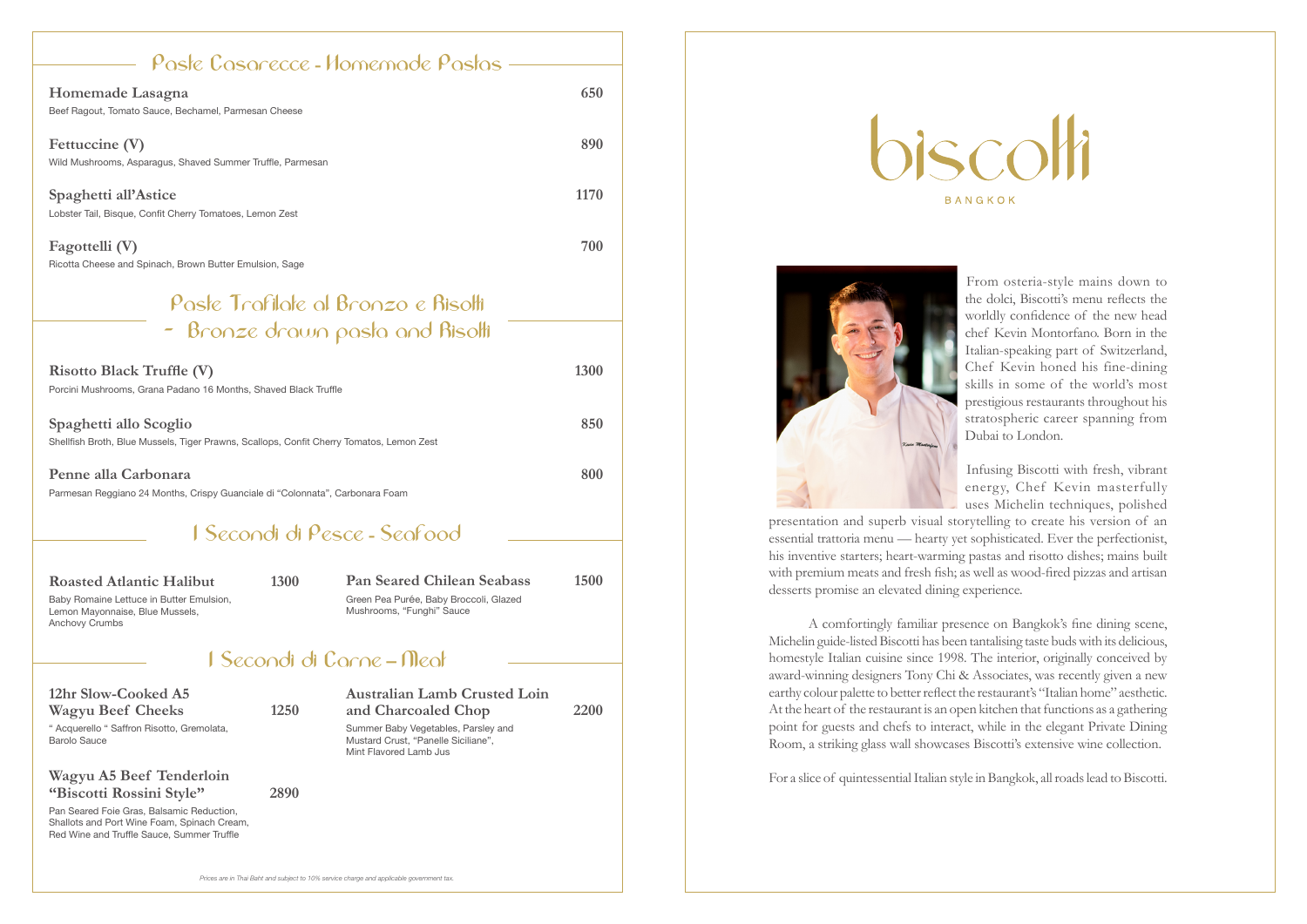*Prices are in Thai Baht and subject to 10% service charge and applicable government tax.*

| <b>Burrata Pugliese (V)</b><br>Heirloom Cherry Tomatoes, Basil Pesto, Tomato Water, Asparagus, Balsamico Di Modena IGP                                        | 620  |
|---------------------------------------------------------------------------------------------------------------------------------------------------------------|------|
| <b>Beef Carpaccio</b><br>Summer Truffle, Arugula Salad, Parmesan Tuille, Homemade Truffle Mayonnaise,                                                         | 690  |
| Eggplant Parmigiana (V)<br>Eggplants, Tomato Sauce, Mozzarella, Parmesan Cheese                                                                               | 400  |
| <b>Hokkaido Sea Scallops</b><br>Green Pea Purée, Parma Prosciutto Chips, Toasted Almonds, Roasted Fish Jus and Bacon Oil                                      | 1090 |
| <b>Selection of Traditional Italian Cold Cuts Board</b><br>Pistachio Mortadella D.O.P, Spicy Salami "Nduja Artigianale," Salame Nostrano, Prosciutto Di Parma | 690  |
| <b>Italian Prime Cheese Selection (V)</b><br>Gorgonzola D.O.P, Caciocavallo "Stagionato in Grotta", Taleggio 100 Days D.O.P, Parmigiano Reggiano 24 Months    | 690  |

#### **Topinambour and Black Truffle "Passata" 690** Summer Truffle, Flavors of Smoked Hay, Charcoaled Potatoes, Sour

### $Biscoth's$

#### Biscott's F

### **Starters - Antipasti**



# **LUNCH MENU**

| $Sov\rho - Zop\rho e$                                                                                             |     |
|-------------------------------------------------------------------------------------------------------------------|-----|
| Seafood & Shellfish Soup<br>Shellfish Broth, Scallops, Prawns, Mussels, White Fish Fillet, Garlic "Bruschetta"    | 850 |
| Topinambour and Black Truffle "Passata"<br>Summer Truffle, Flavors of Smoked Hay, Charcoaled Potatoes, Sour Cream | 690 |
| <b>Biscolli's Pizzo</b>                                                                                           |     |
| <b>Bianca</b><br>Brie Cheese, Champignon Mushrooms, Speck Ham, Shaved Summer Truffle                              | 790 |
| Diavola<br>Spicy Salami, Taggiasche Olives, Mozzarella                                                            | 650 |
| <b>Boscaiola</b><br>Italian Sausage, Wild Mushrooms, Provolone                                                    | 650 |
| <b>Quattro Stagioni</b><br>Tomato Coulis, Cook Ham, Artichokes, Olives, Mushrooms, Mozzarella Fiordilatte         | 750 |
| <b>Burrata Cheese and Parma Ham</b><br>Rocket Leaves, Shaved Parmesan                                             | 890 |
| Margherita (V)<br>Tomatos Coulis, Buffalo Mozzarella, Basil                                                       | 500 |
| <b>Biscolli's Fococcio</b>                                                                                        |     |
|                                                                                                                   |     |
| Focaccia Mascarpone (V)<br>Mascarpone and Mozzarella Cheese, Truffle Oil, Fresh Chive                             | 690 |
| Focaccia Parma Ham<br>Mascarpone and Mozzarella Cheese, Parma Ham, Rocket Salad                                   | 790 |
| Prices are in Thai Baht and subject to 10% service charge and applicable government tax.                          |     |

| Insalata di Barbabietole Arrostite e Gorgonzola<br>Roasted Beetroot Salad, Basil Pesto, Gorgonzola DOP, Caramelized Pecans | 550 |
|----------------------------------------------------------------------------------------------------------------------------|-----|
| Paccheri Mare e Monti<br>Paccheri di "Gragnano", Forest Mushrooms, Tiger Prawns, White Wine                                | 720 |
| Costolette di Manzo Brasate al Vino Rosso<br>Braised Short Ribs, Creamy Truffle Polenta, Forest Mushrooms, Red Wine Sauce  | 960 |
| <b>Coffee Financier</b><br>Apricot Jelly, Sesame Tuille and Coffee Ice Cream                                               | 320 |

#### **Weekly Specials**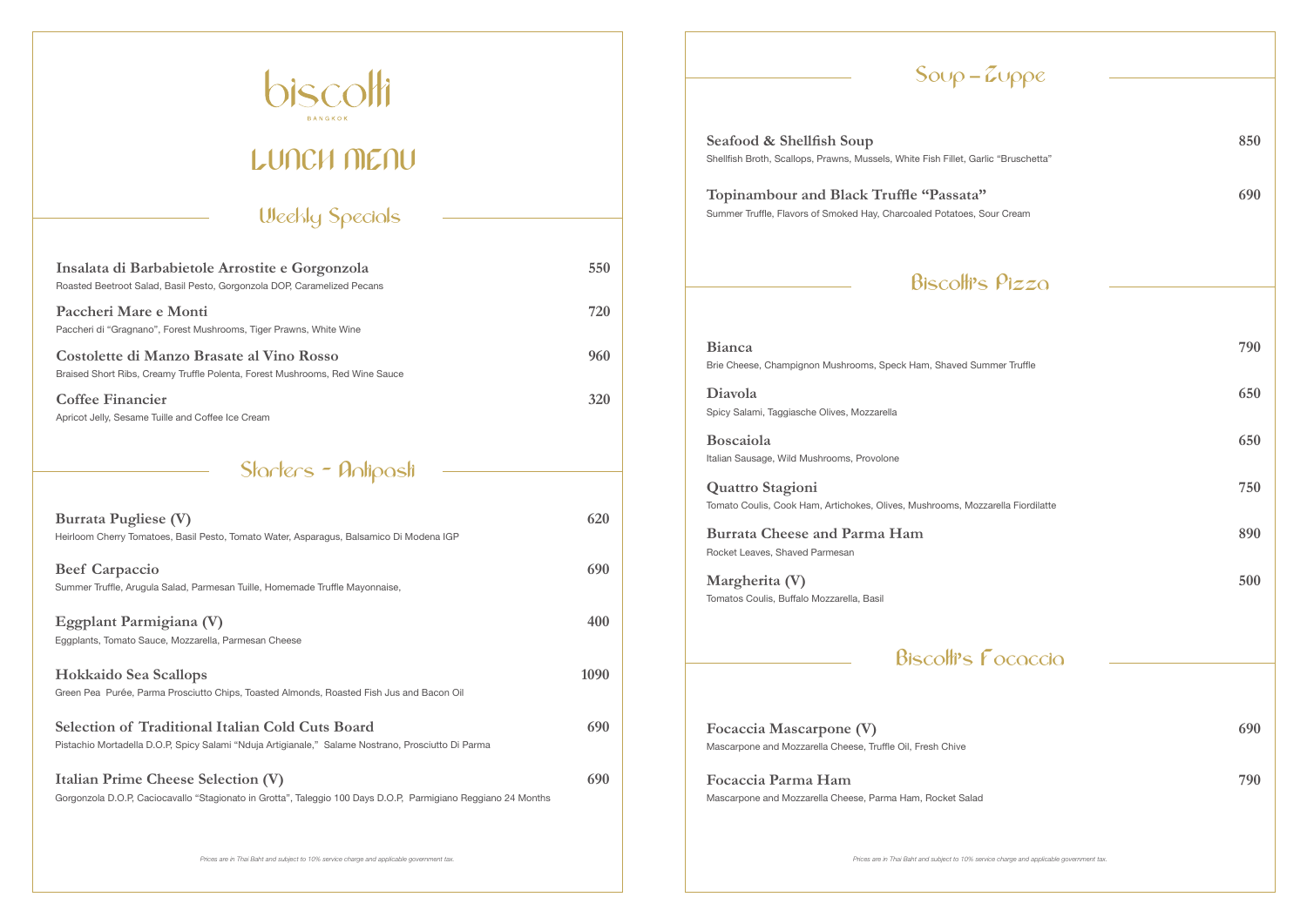

From osteria-style mains down to the dolci, Biscotti's menu reflects the worldly confidence of the new head chef Kevin Montorfano. Born in the Italian-speaking part of Switzerland, Chef Kevin honed his fine-dining skills in some of the world's most prestigious restaurants throughout his stratospheric career spanning from Dubai to London.

Infusing Biscotti with fresh, vibrant energy, Chef Kevin masterfully uses Michelin techniques, polished

presentation and superb visual storytelling to create his version of an essential trattoria menu — hearty yet sophisticated. Ever the perfectionist, his inventive starters; heart-warming pastas and risotto dishes; mains built with premium meats and fresh fish; as well as wood-fired pizzas and artisan desserts promise an elevated dining experience.

A comfortingly familiar presence on Bangkok's fine dining scene, Michelin guide-listed Biscotti has been tantalising taste buds with its delicious, homestyle Italian cuisine since 1998. The interior, originally conceived by award-winning designers Tony Chi & Associates, was recently given a new earthy colour palette to better reflect the restaurant's "Italian home" aesthetic. At the heart of the restaurant is an open kitchen that functions as a gathering point for guests and chefs to interact, while in the elegant Private Dining Room, a striking glass wall showcases Biscotti's extensive wine collection.

For a slice of quintessential Italian style in Bangkok, all roads lead to Biscotti.

### **VEGAN MENU**



| Insalata del Giardino                                                                                                                   | 590 |
|-----------------------------------------------------------------------------------------------------------------------------------------|-----|
| Mix Greens, Caramelized Pecans, Colorful Cherry Tomatoes,<br>Corns, Baby Carrots, Radish, Raspberry Pickled Onions, Organic Vinaigrette |     |
| Insalata Di Pomodorini Estivi                                                                                                           | 580 |
| Heirlooms Cherry Tomatoes, Vegan Pesto, Frisée Salad, Balsamic Reduction,<br>Basil infused in Cold Press Tomatoes Water                 |     |
| Caponata Siciliana                                                                                                                      | 620 |
| Deep Fried Eggplants, Homemade Tomato Sauce, Pine Nuts,<br>Taggiasca Olives, Capers, Fresh Basil                                        |     |
| Insalata di Rucola                                                                                                                      | 550 |
| Rocket Leaf, Summer Truffles, Sun Dried Tomatoes, Toasted Walnut,<br><b>Balsamic Vinaigrette</b>                                        |     |
|                                                                                                                                         |     |



| Vellutata di Zucca e Amaretti                                | 520 |
|--------------------------------------------------------------|-----|
| Pumpkin "Vellutata", Amaretto Crumble, Toasted Pumpkin Seeds |     |
| $C_{\ell m}$ di Toningmbur                                   | 600 |

Crema di Topinambur 690 Topinambur Soup, Charcoaled Potatoes, Black Truffle